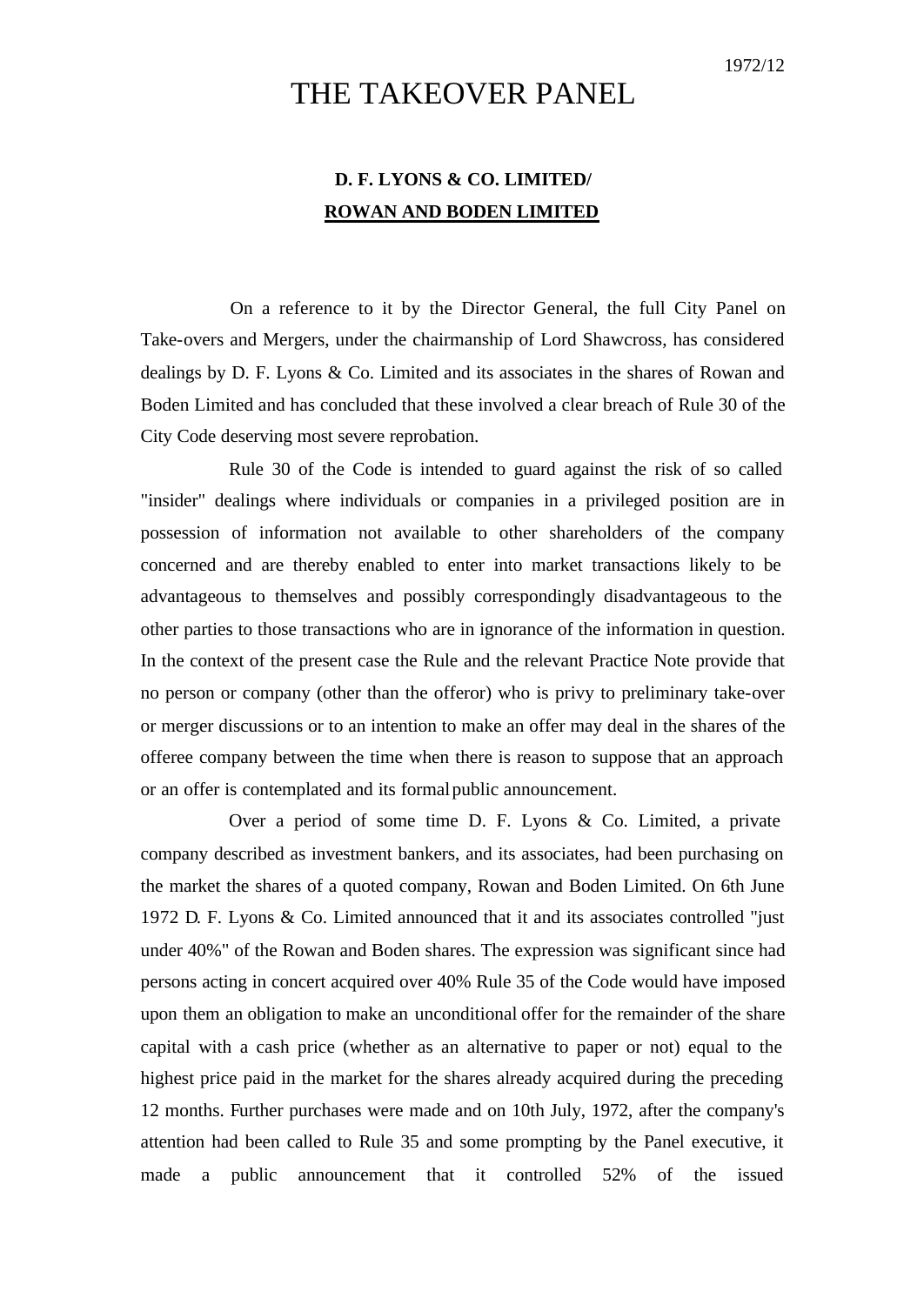capital and its associates a further 8%. It stated that it would accordingly make a general offer for the remainder of the shares of Rowan and Boden at 65½p.

By the end of July no offer document had been sent out and, in accordance with its custom after the lapse of three weeks or so from the public announcement, the Panel executive enquired when the offer document would be posted. It was informed that the document would go out on 11th August. On 7th August the executive telephoned the company to confirm the position. The company secretary then stated that there had been "a change of plan" and that the offer document would not be posted on 11th August. There were further exchanges on the 9th and 10th August and on the latter date the Panel wrote to Mr. D. F. Lyons, the Chairman and Managing Director of D. F. Lyons & Co. Limited, stating that an explanation was required and requesting a meeting. On 11th August, after a sharp fall in the market price of Rowan and Boden shares following rumours that the offer would not be made, the Panel executive succeeded in making telephone contact with Mr. Lyons and he agreed to put out a clarifying statement which he did on that day saying, inter alia, that the offer document would be despatched early in September. We are bound to add that this statement indicated qualifying conditions which would have been difficult to fulfil by early September.

In the meantime, on a date which is put as either during the last few days of July or early in August, Mr. Lyons was introduced to Mr. D. J. Cohen of the stockbroking firm of Messrs. Simon & Coates. Mr. Cohen's account of this meeting differed from that of Mr. Lyons but beyond saying that there appear to have been exploratory discussions about the possibility of selling the Lyons' holding in Rowan and Boden, it is unnecessary to discuss this meeting further. On 11th August, however, in the early afternoon, and after he had undertaken to the Panel executive to put out the clarifying statement already referred to, Mr. Lyons telephoned Mr. Cohen and said he could offer his parcel of Rowan and Boden shares for sale. His terms were 52% of the total share capital firm at 60p or 60% at 65p. Mr. Cohen understood that Lyons had reached a firm decision to sell the shares and, whilst saying that he thought the offered price was too high, agreed to make enquiries about the possibility. Mr. Cohen was quite clear that it was a condition of any such sale that the purchaser would accept the obligation to make a general offer at 65½p.

Later that afternoon Simon & Coates received a telex from D. F. Lyons & Co. Limited in these terms:

"Following Mr. Lyons' telephone conversation with you it is confirmed that D. F. Lyons & Co. Limited will contract to sell 1,912,000 ordinary shares of Rowan and Boden Limited at 60p per share not of all expenses. This figure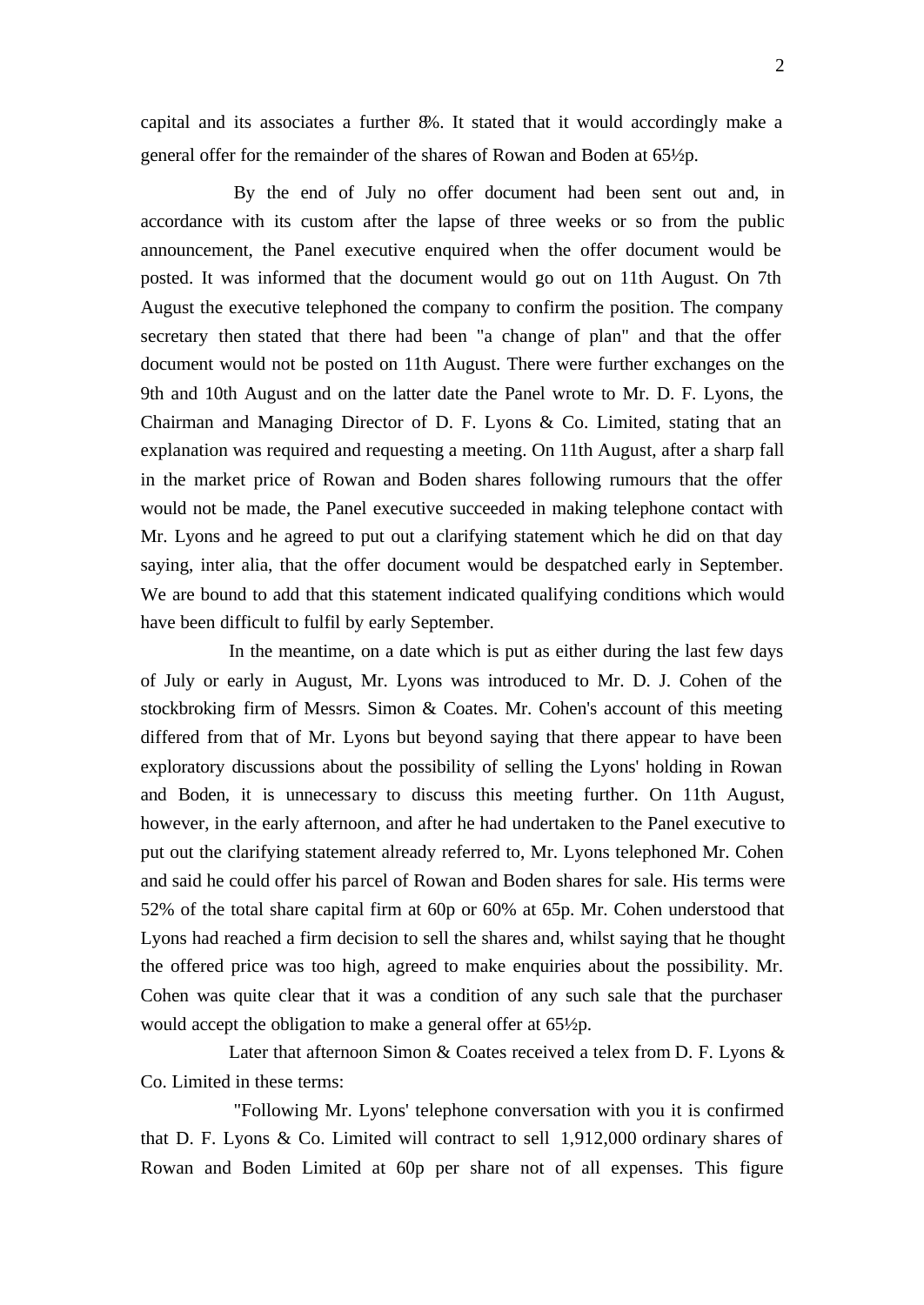represents the total holding of D. F. Lyons & Co. Limited and its associates. Alternatively we will contract to sell 51% of the ordinary share capital, that is, 1,652,400 at 55p net of all expenses. Delivery would be made against payment to the account of D. F. Lyons & Co. Limited at National Westminster Bank Limited, 16, Library Place, St. Helier, Jersey. Please confirm by 4.15 to this office if the contract has been completed. "

Mr. Cohen regarded this as indicating a firm intention to sell on the terms mentioned. He says that he telephoned the company's office later on 11th August and explained that the matter could not possibly be completed within the time limit indicated in the telex but that he would proceed to negotiate with a potential purchaser whose name he did not disclose. The company agreed. It may be relevant to note at this stage that the figure of 1,912,000 shares mentioned amounts to 59% of the issued share capital.

Mr. Lyons gave a totally different account of the matter. He invited the Panel to believe that the telephone conversation and the subsequent telex were simply to test the capabilities of Simon & Coates to sell the shares and that he was not offering to sell and indeed had no intention of selling at that time. Mr. Cohen, however, proceeded to conduct negotiations with a potential purchaser and on 16th August he put forward a firm offer to purchase all the Lyons' shares at a price of 55p subject to it being possible to put the deal though the market, to make arrangements about completion and to secure board representation. Mr. Lyons instructed him to "deal". On 18th August, the conditions having been satisfied, a deal for the sale of 1,944,000 shares, namely 60% of the issued share capital, was concluded at approximately 9.30 in the morning.

The Panel examined a further transaction. On a date which he was able to fix as 4th August, an officer of the Prudential Assurance Company Limited, Mr. Medhurst, in response to earlier enquiries and after receiving clearance from the Panel executive, informed Mr. Lyons that the Prudential would be willing in principle to sell their holding of 226,600 shares in Rowan and Boden to his company in advance of the Lyons offer but at the offer price of 65½p. Mr. Medhurst said that, if Lyons sent a formal offer letter giving satisfactory details of the arrangements for settlement, the offer would in all likelihood be accepted. Mr. Medhurst explained that if such a formal offer had been received within 48 hours or so he would no doubt have accepted it, but that he certainly did not consider himself legally bound and if before any formal offer had been made the circumstances had changed he would not have proceeded. Mr. Lyons on the other hand said that he had no doubt that there was a firm agreement to sell to his company at 65½p and that he was entitled to complete within a reasonable time. If there had been any such firm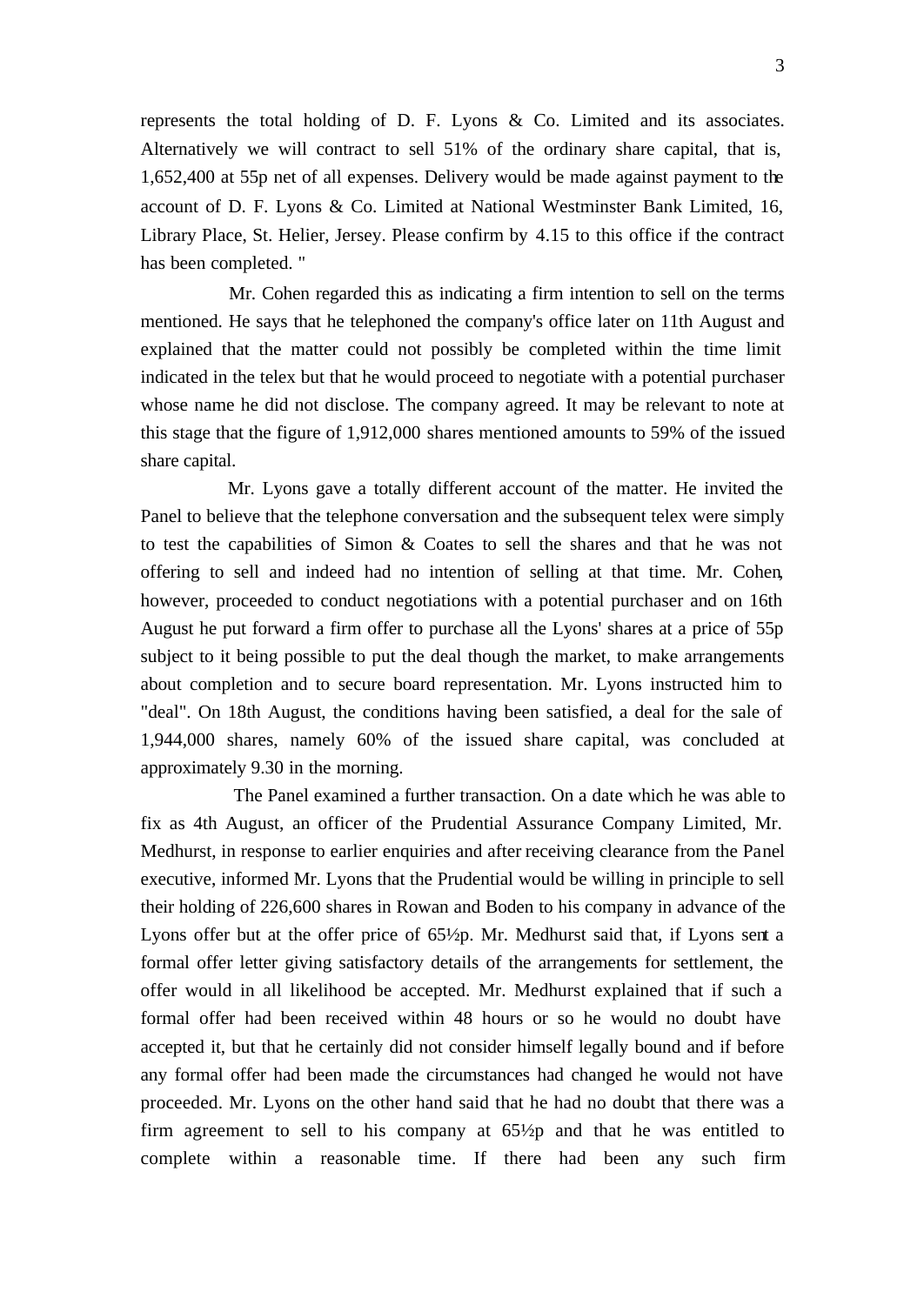4

agreement he would have been required under the Code to disclose that fact. He did not do so. Mr. Medhurst said that on 16th August Mr. Lyons telephoned him and enquired if the Prudential were willing to go ahead. Mr. Medhurst felt that he had to clear the matter again with his colleagues and also with the Panel executive, which he did on 17th August. The transaction was in fact completed on 18th August. Between the 14th and 17th August D. F. Lyons & Co. Limited and its associates purchased further blocks of shares totalling 210,000 at prices which for the most part were less than  $65\frac{1}{2}p$ .

On 10th July the market price rose on the announcement of the intention to make an offer but, as already mentioned, on 11th August, following market rumours there was a sharp fall prior to the issue of the clarifying statement by D. F. Lyons & Co. Limited. On Friday, 18th August, however, it was announced that London & County  $(A \& D)$  Limited, having purchased 60% of the issued shares from D. F. Lyons & Co. Limited and associates at 55p per share, would make a general offer at 65½p. This led to an immediate rise in the share price, with deals on the following Monday averaging about 76p.

Where the evidence of Mr. Cohen and Mr. Medhurst differs from that of Mr. Lyons the Panel prefers the evidence of the former witnesses. The Panel finds the facts to be as follows.

By 11th August, if not before, Mr. Lyons, who was by this time under pressure from the Panel to proceed with his offer, had decided that, if possible, his company should dispose of the shares rather than go on with the offer. He communicated his wish to sell the shares to Mr. Cohen and his later telex was calculated and was understood by Mr. Cohen to convey a firm intention to sell. This was, however, subject to a condition that any purchaser should accept the obligation to make a general offer for the remainder of the shares at 65½p. Mr. Lyons knew that at all events from that point Mr. Cohen was entering into negotiations with a view to completing a transaction on these lines. It follows that he was, in the language of Rule 30, privy at least to "preliminary" take-over discussions and an intention (which any purchaser of the shares would have to have) to make an offer. This is so notwithstanding that Mr. Lyons' company was still at that time nominally an offeror: he had not announced an intention to withdraw his own company's offer nor received the Panel's permission so to do.

So far as his offer was concerned there was no ban on market dealings. The offer, to the preliminary discussions or intentions of which he was privy, was an offer by a third party, which offer, although at the same figure as his own, might in the event be preferred by the market - as indeed it was. Notwithstanding this Lyons' company went into the market after 11th August to purchase further shares.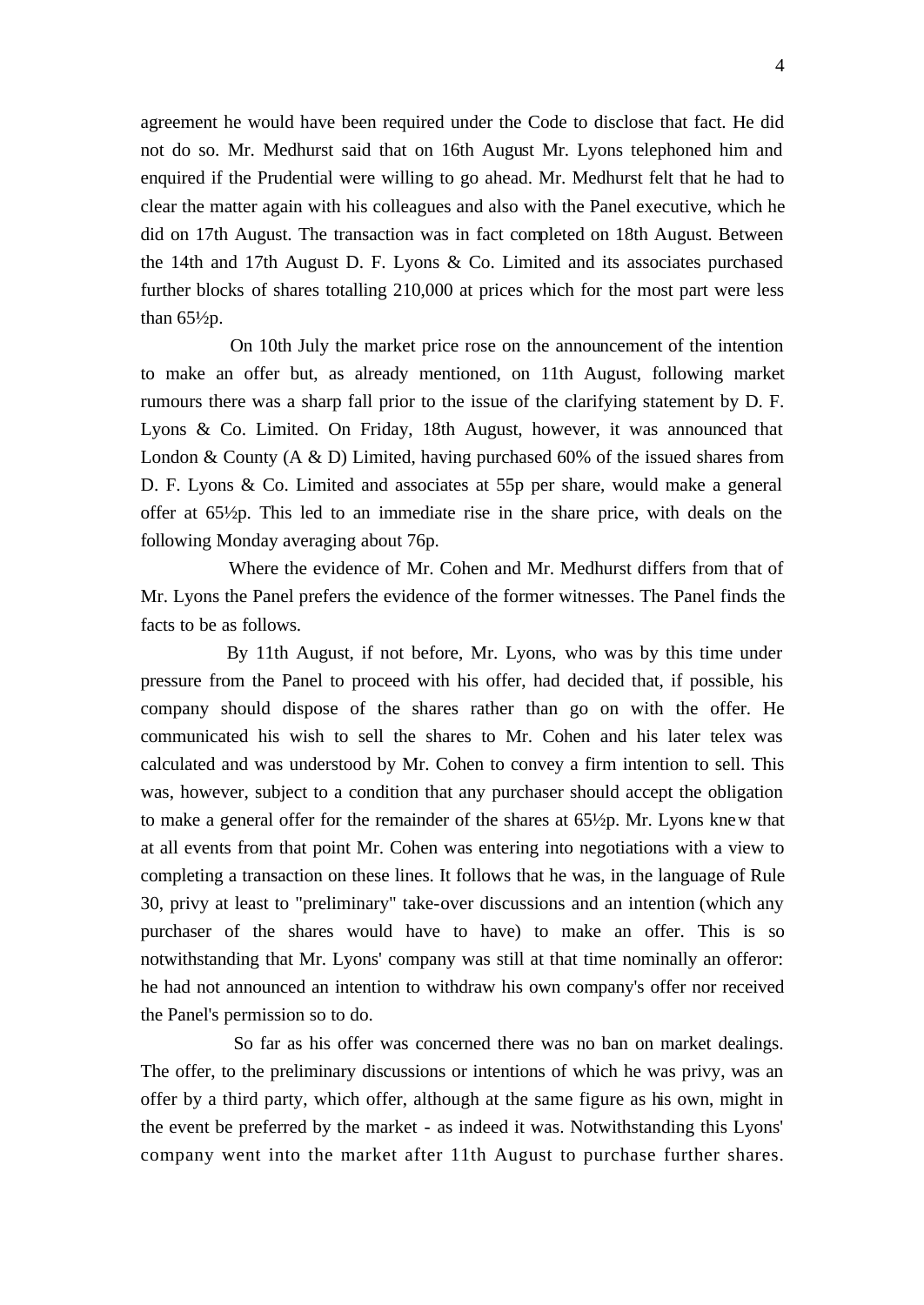Some of those they bought they used in order to implement the contract to sell 60% of the issued shares to London & County: the remainder, stated in their announcement of 21st August to be 10% of the issued capital but in fact amounting to about 8%, they continued to hold as an investment.

It appears to the Panel to be beyond doubt that the conduct of Lyons company under the direction of Mr. Lyons constituted a breach of the prohibition imposed by Rule 30. It is unnecessary to consider to what extent, had the market been aware of the impending offer by London & County, the price of the Rowan and Boden shares would have hardened (as indeed it did when the facts were known) or whether those who sold their shares to  $D$ . F. Lyons & Co. Limited and associates during those days in the middle of August were damnified in the sense that had the facts been known they would have secured a higher price. Rule 30 contains an absolute prohibition. As the Panel again emphasises, this Rule is directed against "insider" dealings and in so far as such dealings come within their jurisdiction (which is only the case in mergers or take-overs) the City Panel is determined to apply it.

In all the circumstances of this case and having regard both to the dealings themselves and to the nature of Mr. Lyons' own evidence before them, the Panel unanimously and severely censures him and, in view of the business of investment banking in which he is currently engaged, expresses its opinion that it would be contrary to the public interest for Mr. Lyons or his company to be given any licence to deal in securities.